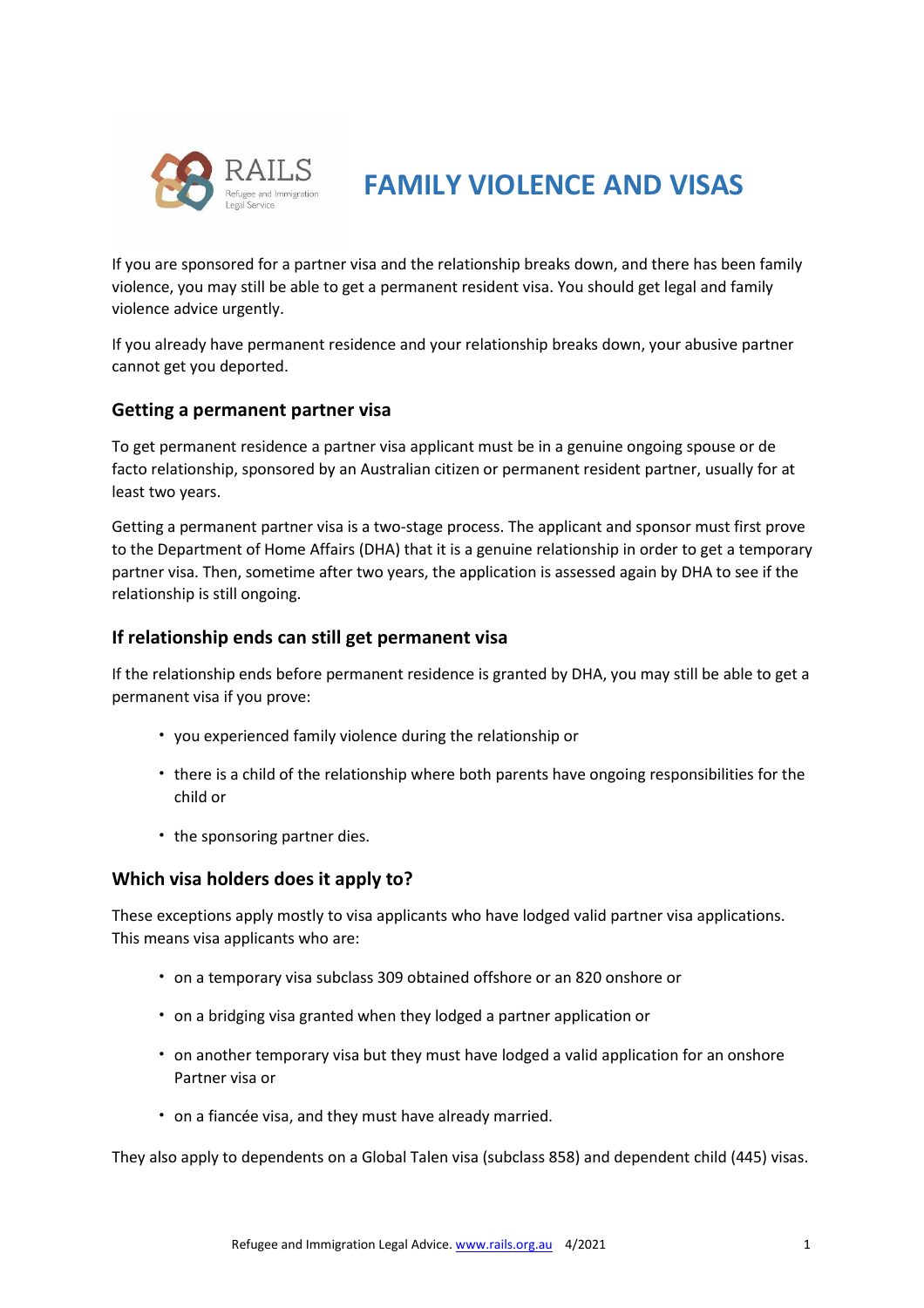## **What must be proved?**

To get permanent residence based on family violence, DHA must be convinced that:

- the partners had a genuine and continuing married or de facto relationship committed to a shared life together to the exclusion of all others, before it broke down, and
- the applicant experienced family violence during the relationship.

You must also pass health and character checks before the visa is finally granted.

### **Process if the relationship breaks down**

If the relationship breaks down before permanent residence, the process is:

- that DHA must be notified; It is best to get legal advice first
- DHA then sends a change of circumstances letter giving 28 days to respond
- DHA then checks the genuineness
- If satisfied with genuineness DHA then checks for family violence (or for the other exceptions - child of the relationship or death of the partner)
- if DHA decides there is no family violence they refer it to an 'Independent Expert'.

If DHA refuses the case, there are review rights to the Administrative Appeals Tribunal to look at the case anew. There are fees and time limits that apply.

### **Proving a Genuine relationship**

DHA must consider all the circumstances of the relationship including financial and social aspects, nature of the household, and of the commitment to each other.

This means getting evidence of things like rent, power bills, bank accounts, any joint purchases or loans, declaring relationship to Tax Office and Centrelink, marriage or children's birth certificates, social media profile, evidence of attending social events together, joint travel, phone and email records, statutory declarations, or statements from family and friends.

### **Proving family violence**

To prove family violence you need migration legal advice as this can be complex.

Family violence in migration law is *actual or threatened conduct towards you or your family member or property that causes you to have good reason to fear for your wellbeing or safety.*

Family violence can be proved by *'judicial evidence'* - a Domestic Violence Protection Order (where papers have been served) or a criminal violence conviction.

It can also be proved by *'non-judicial evidence'* - either two reports from family violence professionals plus a statutory declaration from the applicant; or a joint court undertaking by the applicant and sponsor about an allegation of violence against the sponsor.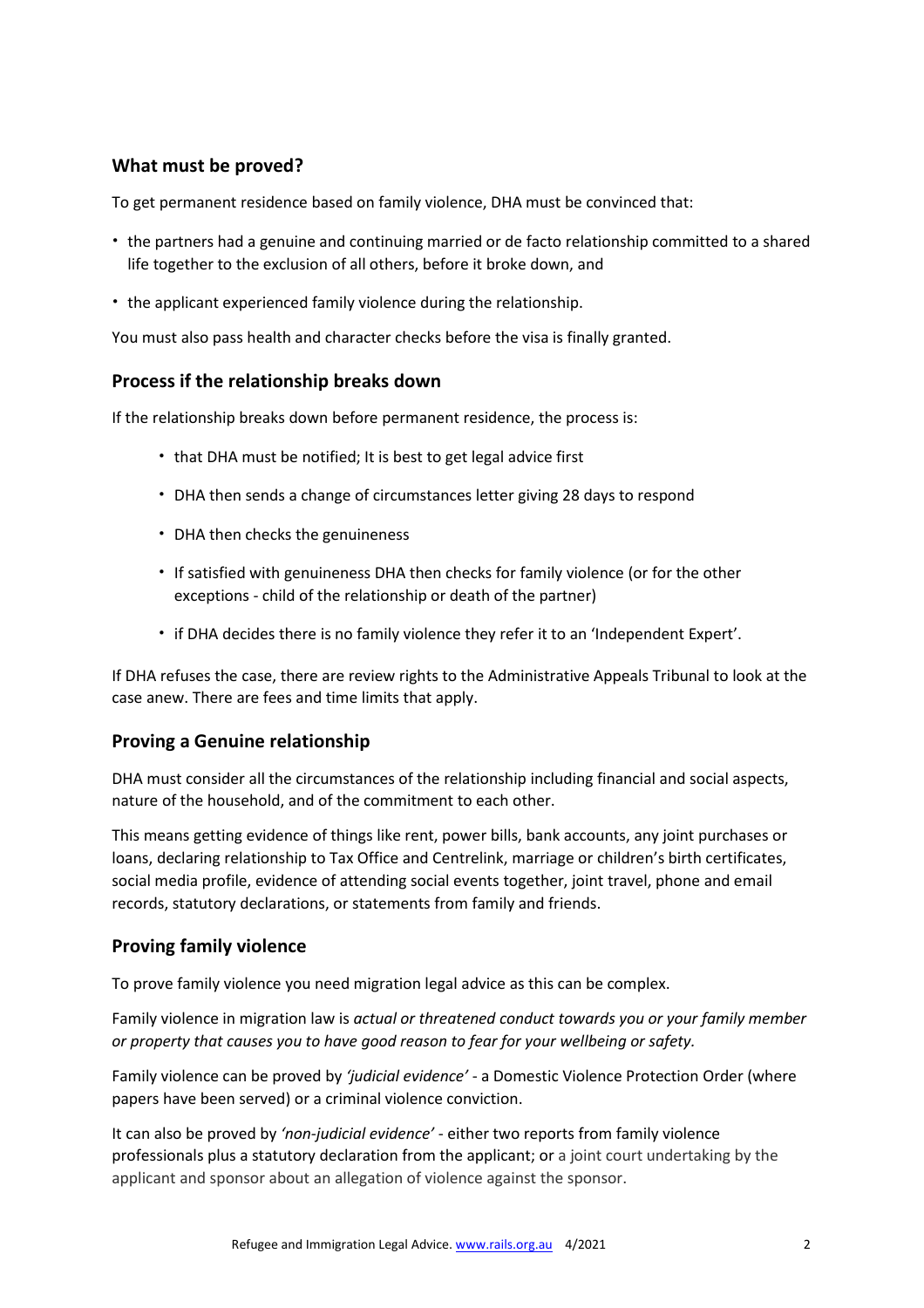There is no requirement that the relationship broke down because of family violence.

## **Legal Help**

The Refugee and Immigration Legal Service (RAILS) works across all of Queensland to assist visa applicants experiencing family violence. Contact RAILS by phone or online referral form.

**[www.rails.org.au](http://www.rails.org.au/) [admin@rails.org.au](mailto:admin@rails.org.au) (07) 3846 9300**

## **Family Violence Workers' Role**

Family violence workers have an important role in the visa legal process. They can help provide evidence of family violence and ensure good communication with legal advisors.

Clients often have limited evidence as their partner may control access to documents and because of social isolation and lack of legal advice. Often the sponsoring partner has lodged the application and evidence to DHA.

There are tight timelines when someone is escaping an abusive relationship. Once notified, DHA will send a 28 day letter to respond. Another 28 days may be obtained, but further extensions may be hard to get.

Workers must be careful not to advise about migration law. It is a crime to give *immigration assistance* if you are not a registered migration agent. They are allowed to pass on information about the visa process but not give substantial explanation or advice about it.

Good collaboration with legal and family violence workers is vital.

### **Which professionals can give evidence of family violence?**

If *'judicial evidence'* such as a court Domestic Violence Protection Order cannot be obtained then '*non-judicial evidence'* may be needed.

'*Non-Judicial evidence'* under the Migration Regulations requires at least two reports or statutory declarations from people from different professions:

- medical, police or child welfare reports or statutory declarations
- social worker, psychologist or counsellor statutory declarations
- women's refuge or family violence crisis centre report on the agency's letterhead.

#### **Professionals 'non-judicial' family violence assessment**

Family violence in migration law requires actual or threatened conduct towards the visa applicant or family member or property, which causes the victim to have good reason to fear for their wellbeing or safety.

Courts have suggested that a 'therapeutic relationship' with the applicant, rather than for example what could be formed from just one session, is needed before being able to form an assessment of family violence.